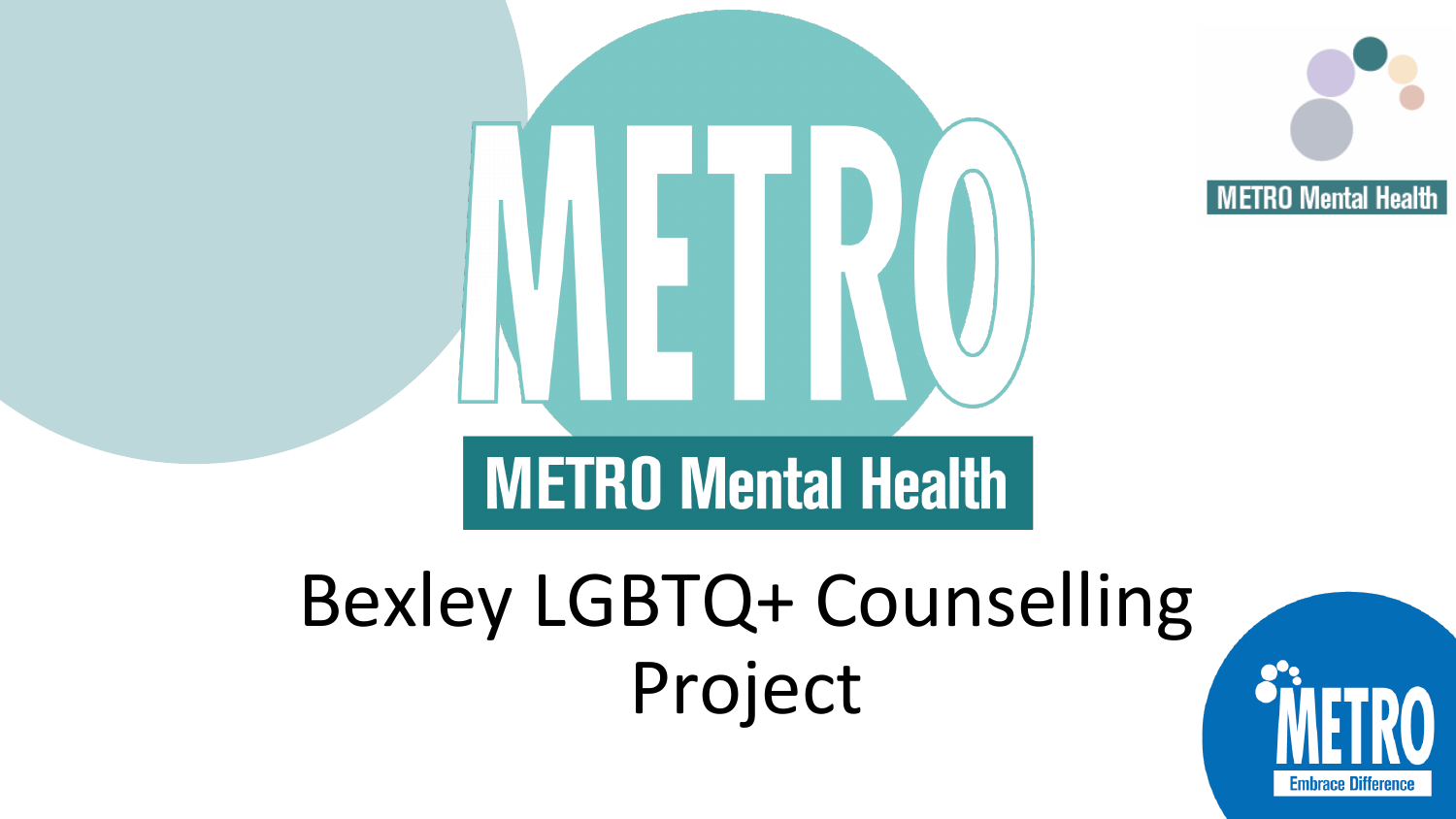## METRO's Mission



- Working collaboratively with our staff, volunteers, users, partners and supporters to make a difference to people's lives, we champion equality, nurture aspiration, embrace difference and challenge others to do so.
- We promote health and wellbeing through our transformative services to anyone experiencing issues relating to sexuality, gender, equality, diversity and identity, and use our unique insight from these transformative services and our diverse heritage to influence decision makers and to effect positive change.

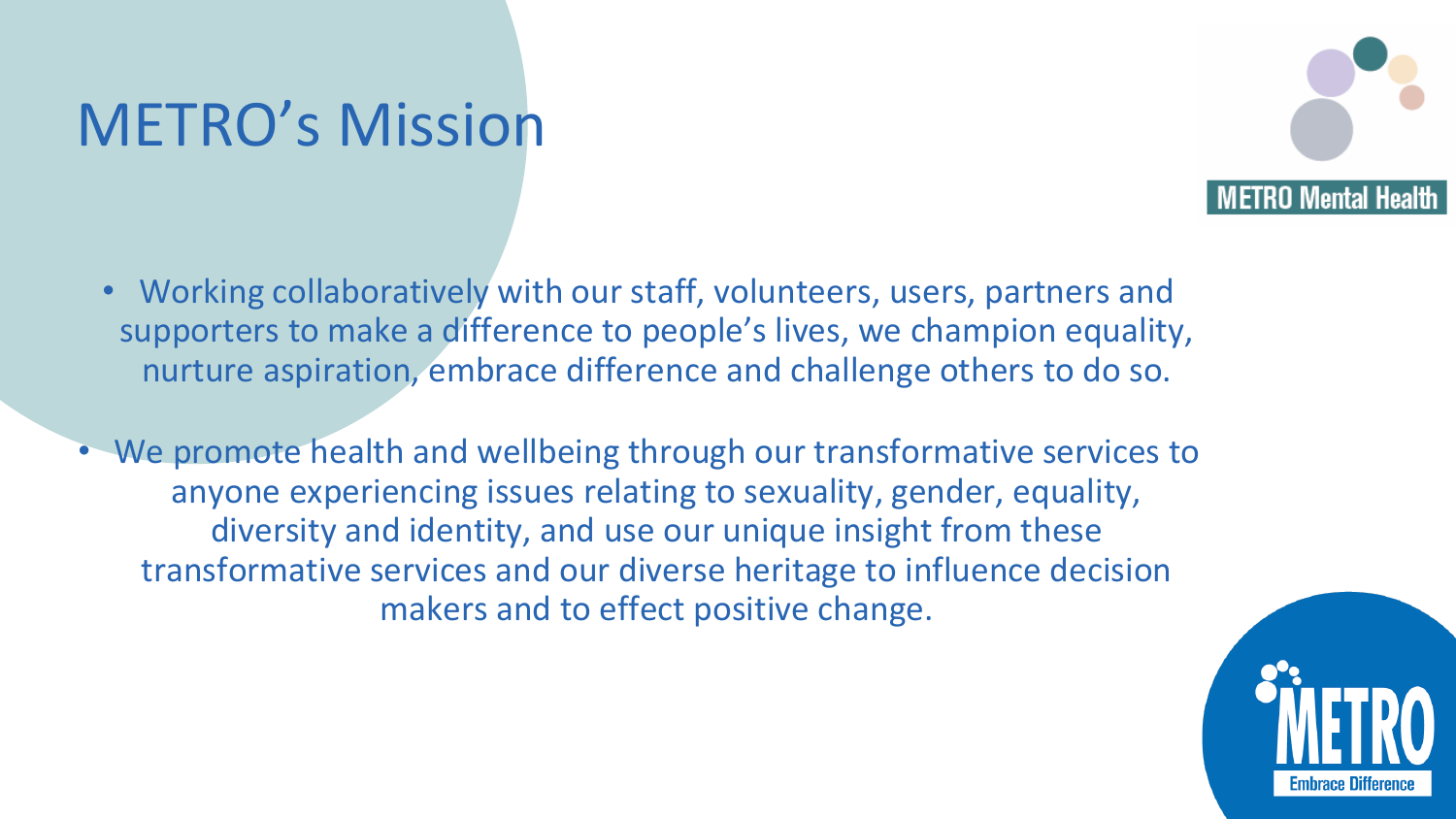## The LGBTQ+ community and the COVID-19 pandemic

- 42% would like to access support for their mental health at this time.
- 64% said they would rather receive support during this time from an LGBT specific organisation.
- "I'm transgender but not out, my parents are transphobic, having to pretend to be someone I'm not all the time is physically, mentally, emotionally and spiritually exhausting"
- Taken from the 'Hidden Figures' report published by the LGBT Foundation, May 2020)



METRO Mental Health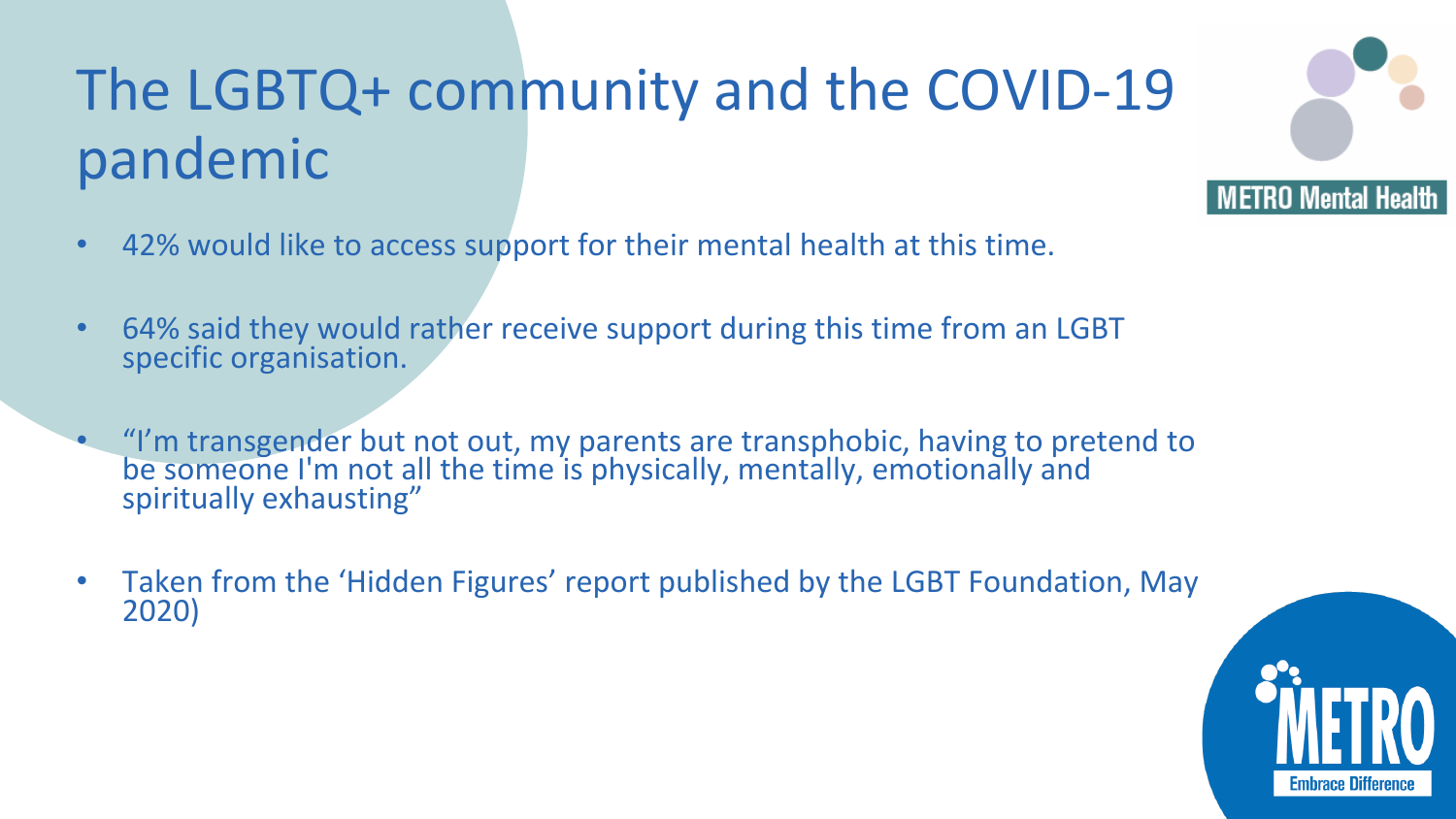

## METRO Bexley LGBTQ+ Counselling Project

- Up to 6 sessions of counselling per client.
- The counselling is free of charge.
- Clients can choose between video call, telephone or face-to face sessions.
- The counselling is available to anyone who identifies as LGBTQ+ and is a resident in the borough of Bexley.
- Clients can be referred or self-refer by contacting: [kevin.franke@metrocharity.org.uk](mailto:kevin.franke@metrocharity.org.uk)